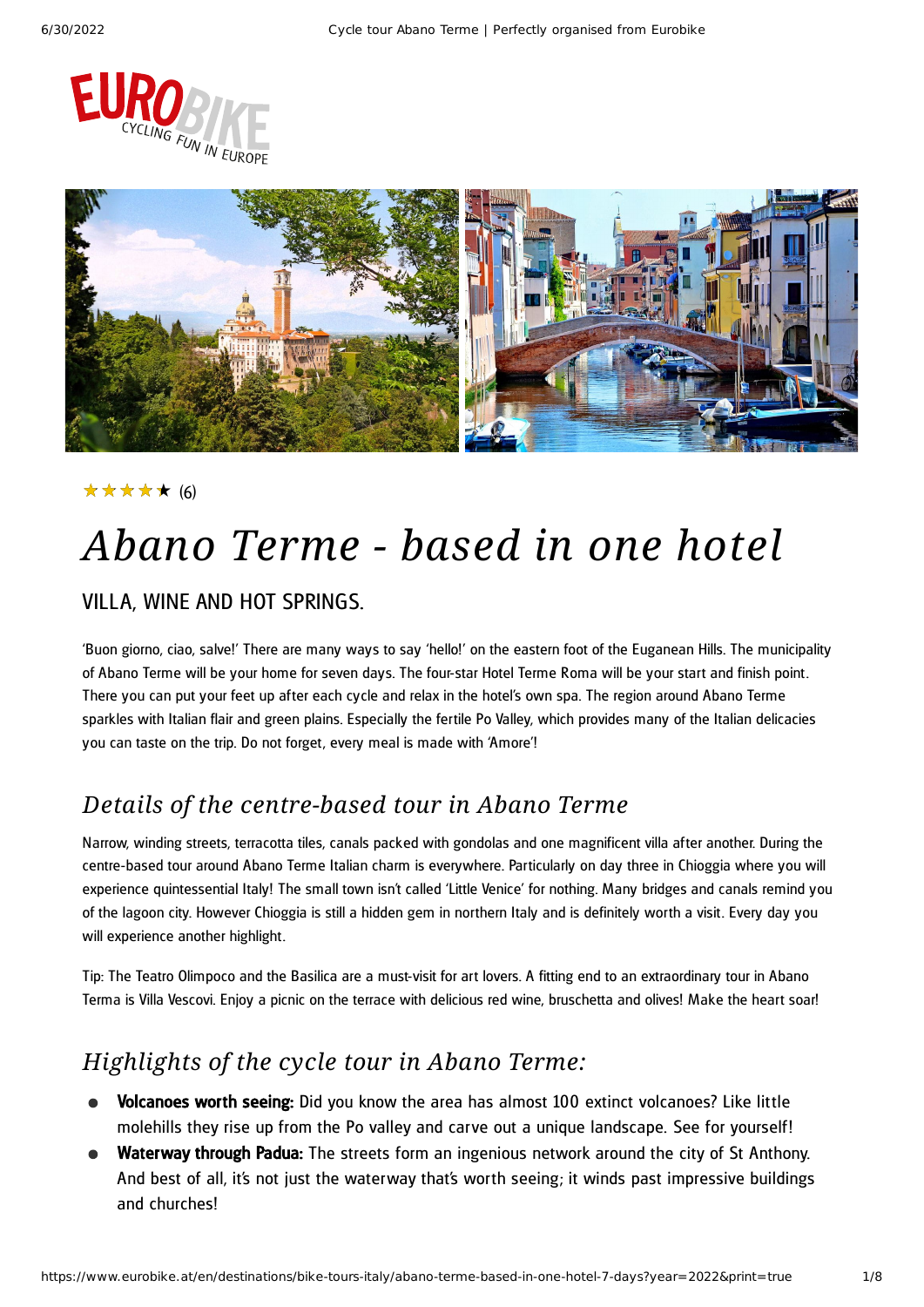

## To the online version

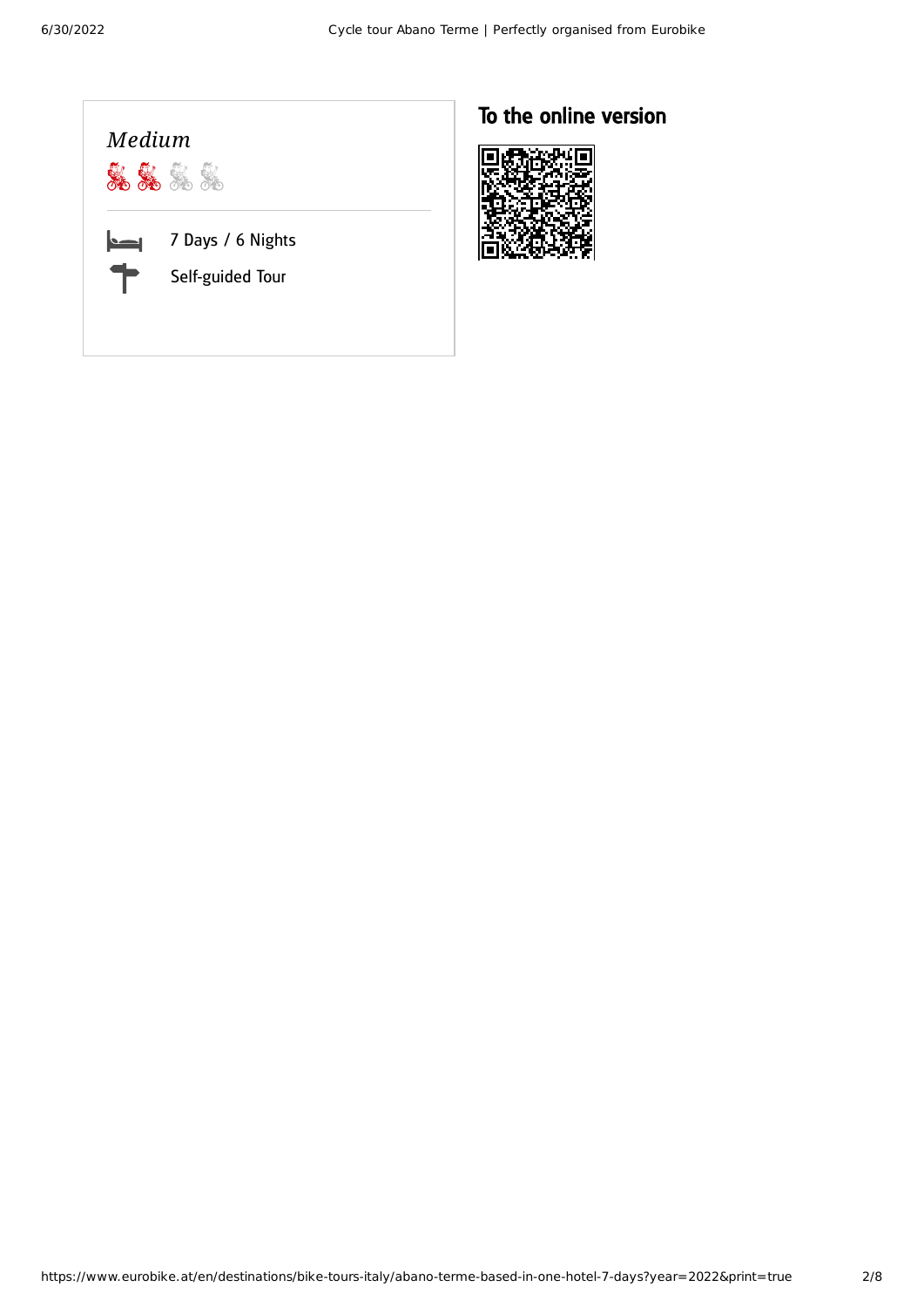DAY 1

DAY  $\overline{\phantom{0}}$ 

# *Itinerary*

## *[Arrival](#page-2-0) in Abano Terme*

<span id="page-2-0"></span>The hotel staff will provide you with tour information and rental bikes.

*The [Eugenia](#page-2-1) Hills* approx. 45 km

<span id="page-2-1"></span>Your first bike tour will lead you through the national park of the volcanic cones of the thermal region. You will cycle over gently rolling hills with wonderful views until you reach the pretty medieval town of Arqua Petrarca. The narrow, winding streets of the town offer many surprises to its visitors. At the end of your tour, wonderful ways will lead you back to your hotel.

## DAY 3

*[Chioggia](#page-2-2)* – "Little Venice" approx. 55 km + transfer

<span id="page-2-2"></span>In the morning, a minibus will take you to Chioggia. It is not a coincidence that your today's starting point is nicknamed "Little Venice"! Many small bridges and canals remind its visitors of the town's bigger sister. Before you start your bike trip, you should take some time to enjoy the flair of the Venetian lagoon. Later you will cycle mainly along the ancient river Bacchiglione, which was once used by cargo ships, the so-called "burci".

DAY 4

*[Vicenza](#page-2-3) and its Villas* approx. 35 km + train journey

<span id="page-2-3"></span>Today, you will again cycle along the river Bacchiglione. Through fertile fields you will come to Vicenza. This is the city which helped a famous architect of the Middle Ages, Palladio, to gain worldwide fame. Many of his villas and palaces still dominate the city. The Teatro Olimpico and the Basilica are a must-see for any visitor. Beautiful squares invite you to stay and drink a cup of cappuccino. In the afternoon, you will take the bus or train back to your hotel.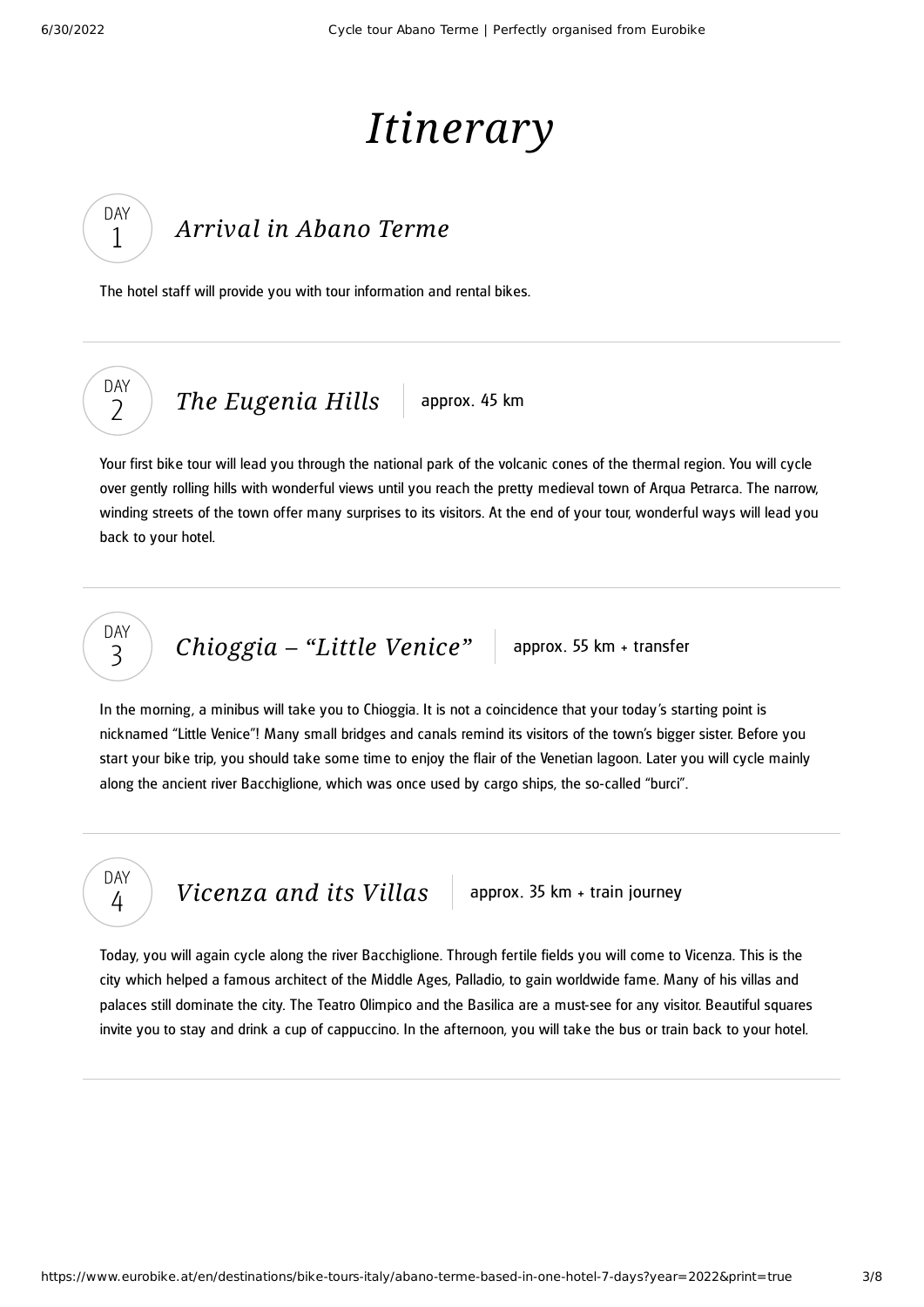

*Padua with its [Channels](#page-3-0)* approx. 35 km

<span id="page-3-0"></span>Today's route takes you along the waterways through Padua. These waterways form an ingenious network by which you can explore the city of St Anthony. It will take you to all the different attractions, such as the city wall, St Anthony's Chruch, Cafe Petrocchi, or the Prato della Valle.



*Villa dei [Vescovi](#page-3-1)* approx. 30 km

<span id="page-3-1"></span>Beautiful flat roads will lead you along the hills to the Villa dei Vescovi. This villa is the prototype of a Venetian villa and its renovations have just been finished. In the Enotec, you can try wine from the Euganean Hills as well as specialties from the surrounding area. Moreover, you can enjoy a picnic on the terrace of the villa, which would for sure be the perfect way to end this wonderful trip.



*Departure or extension*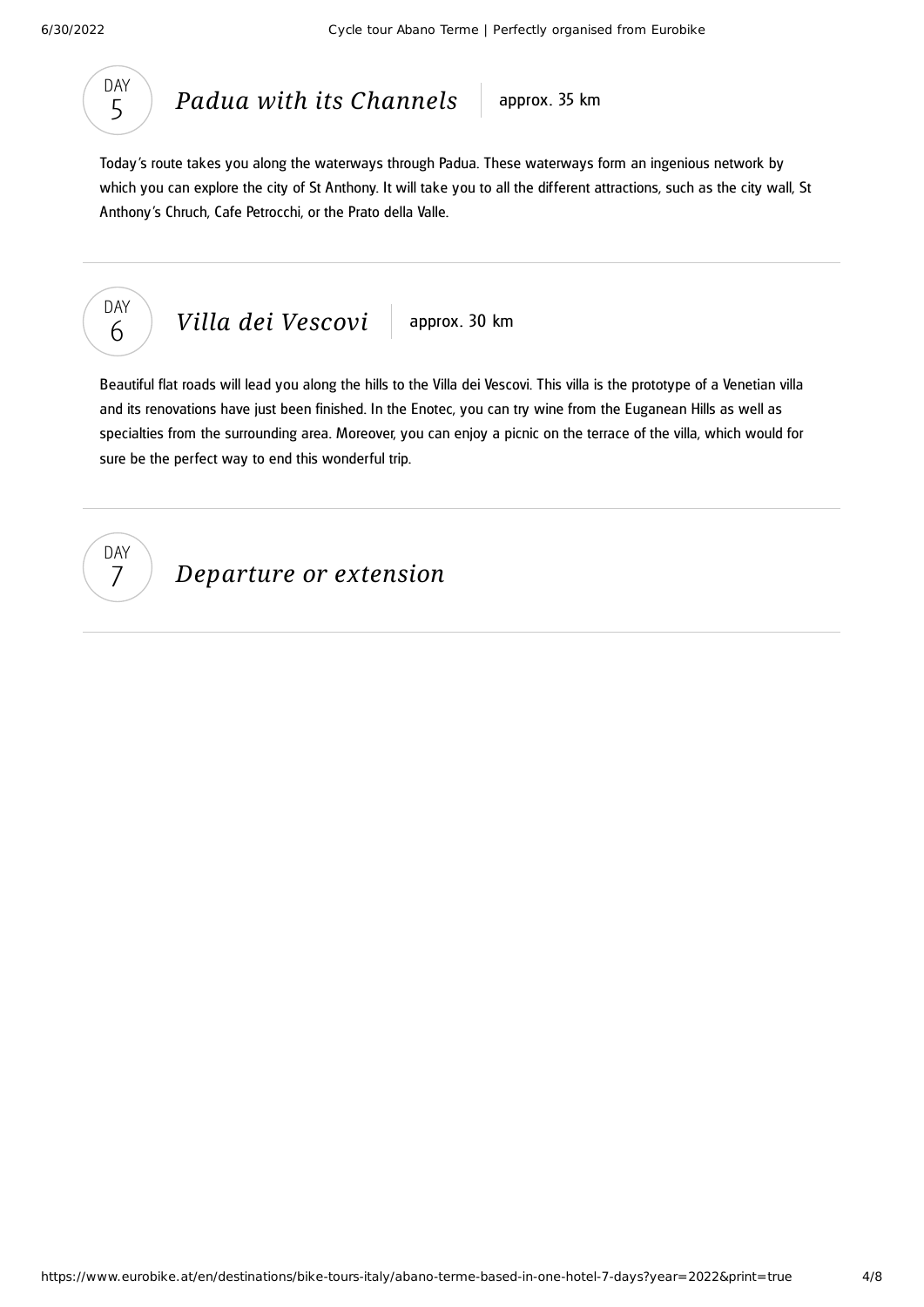# *Tour character*

The day trips are rather easy and mainly on flat roads. Only in the Eugenia Hills there are some short climbs to be tackled. You will find yourself on quiet side roads and cycle paths. Mostly, the roads are asphalted. In cities you will sometimes come across more traffic.

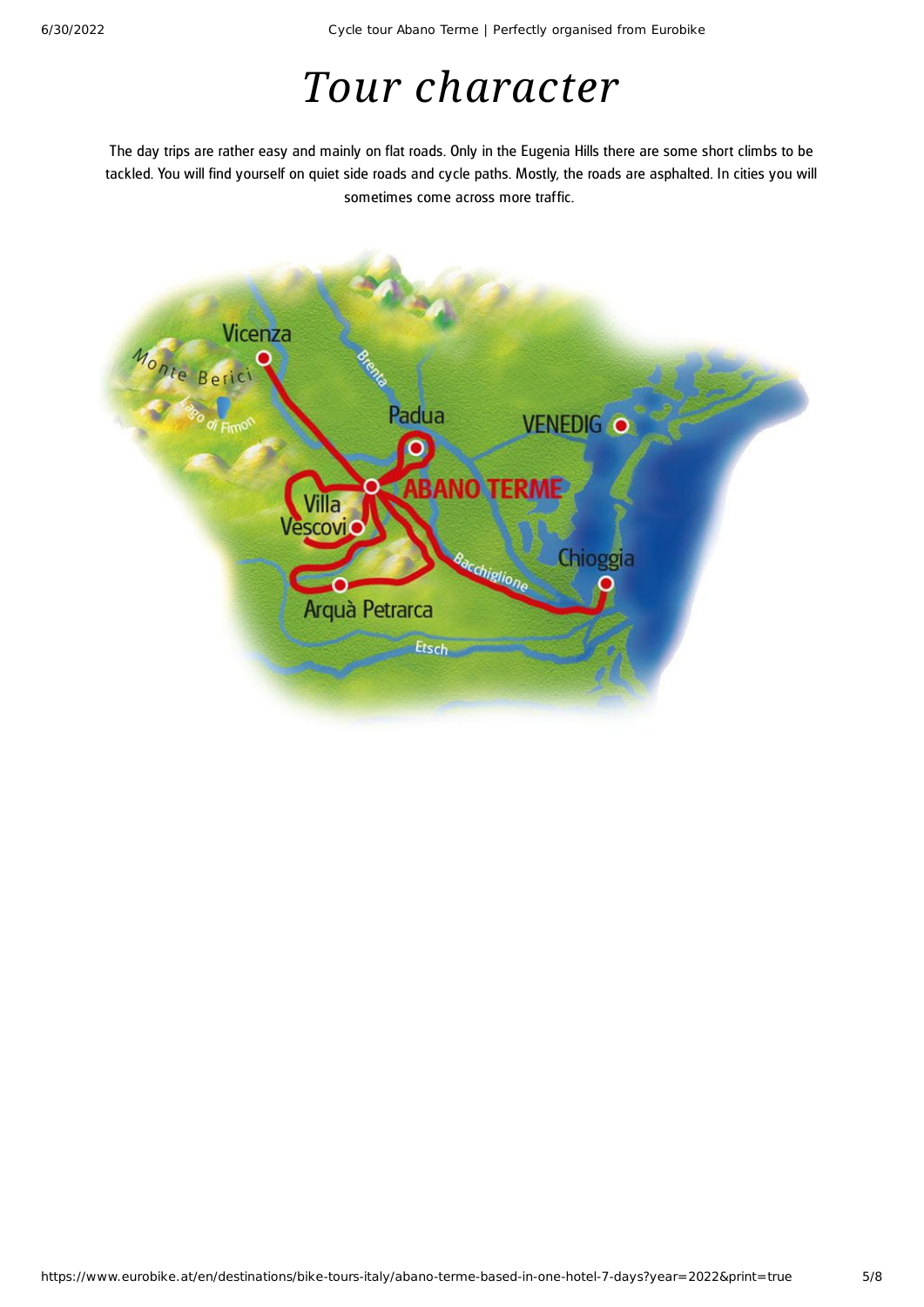É

# *Prices and events*

### *Place of arrival: Abano Terme*

|                                                                                                                               | Season 1<br>02.04.2022 - 15.04.2022  <br>01.10.2022 - 08.10.2022  <br>Arrival Thursday and Saturday | Season 2<br>16.04.2022 - 13.05.2022  <br>10.09.2022 - 30.09.2022  <br>Arrival Thursday and Saturday | Season 3<br>14.05.2022 - 09.09.2022<br>Arrival Thursday and<br>Saturday |  |
|-------------------------------------------------------------------------------------------------------------------------------|-----------------------------------------------------------------------------------------------------|-----------------------------------------------------------------------------------------------------|-------------------------------------------------------------------------|--|
| Abano Terme - based in one hotel, 7 days, IT-VERAT-07TR                                                                       |                                                                                                     |                                                                                                     |                                                                         |  |
| Base price                                                                                                                    | 559.00                                                                                              | 589.00                                                                                              | 629.00                                                                  |  |
| Surcharge half board 3x<br>(evening meal: mostly<br>multi-course, sometimes<br>outside the property,<br>payable with voucher) | 75.00                                                                                               | 75.00                                                                                               | 75.00                                                                   |  |
| Surcharge single room                                                                                                         | 189.00                                                                                              | 189.00                                                                                              | 189.00                                                                  |  |

# *Our [rental](#page-5-0) bikes*

<span id="page-5-0"></span>

|                                              | <b>Filter</b> |
|----------------------------------------------|---------------|
| 21-gears unisex incl. rental bike insurance  | 89.00         |
| 21-gear gents incl. rental bike insurance    | 89.00         |
| 7-gears unisex incl. rental bike insurance   | 89.00         |
| rental bike PLUS incl. rental bike insurance | 139.00        |
| Electric bike incl. rental bike insurance    | 199.00        |

Prices per person in EUR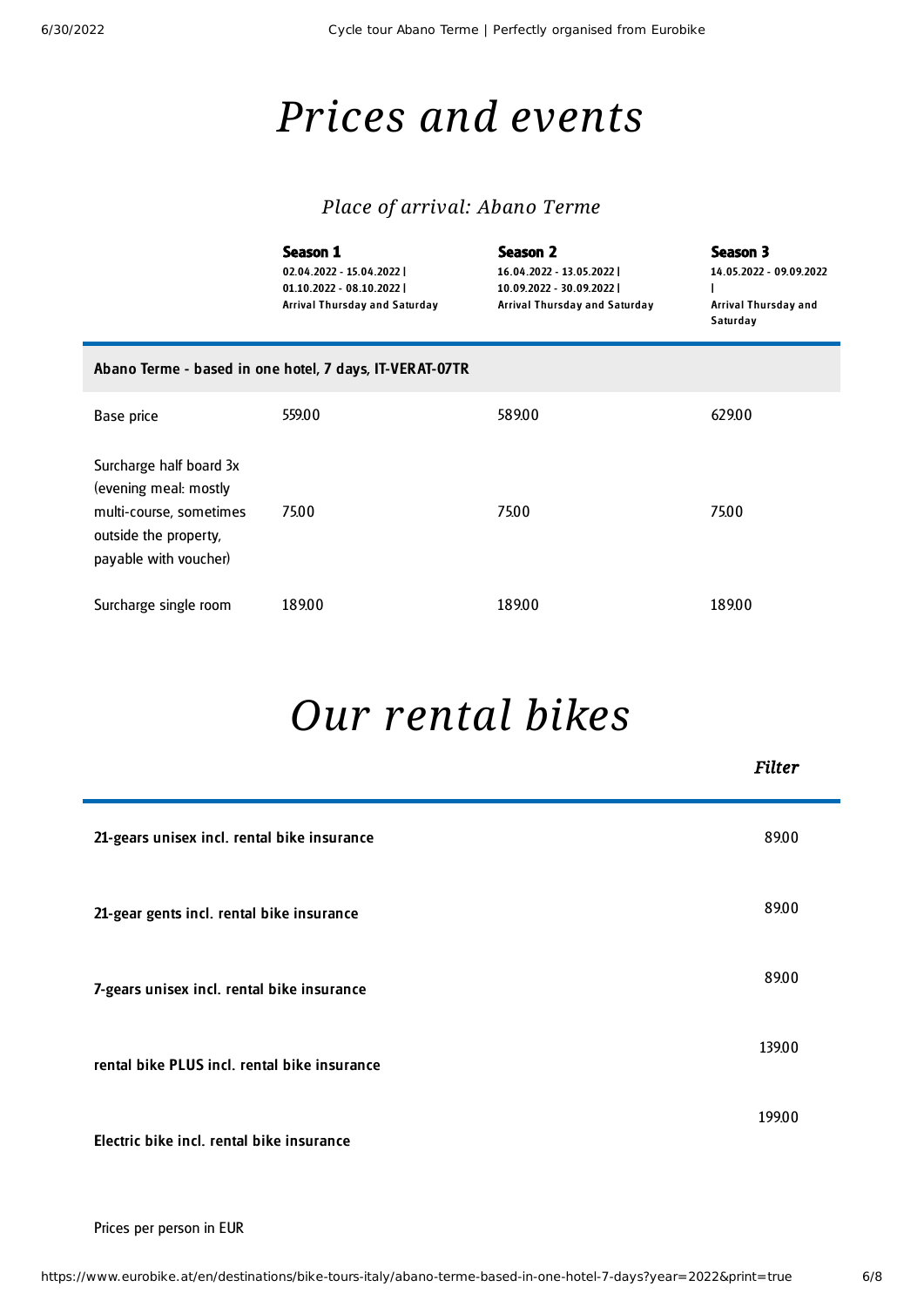# *Services and infos*

### **Services**

#### Included:

- Accommodation in Hotel Terme Roma
- Breakfast
- Eurobike developed route  $\bullet$
- Detailed travel documents 1x per room (German,  $\bullet$ English)
- 1 Bus transfer to Chioggia incl. your bike
- 1 Train journey from Vicenza Montegrotto incl.  $\bullet$ your bike
- App for Navigation and GPS –data available
- Service hotline

### Infos

#### Arrival / Parking / Departure:

- Central train station Montegrotto Terme
- Venice, Treviso or Verona airport
- Free parking spaces, no reservation possible  $\bullet$

#### Optional extras:

- Half-board evening meal 3 x  $\bullet$
- Bike rental, including rental bike insurance  $\bullet$

### Things to note:

- Tourist tax, if due, is not included in the price!  $\bullet$
- Further important information according to the  $\bullet$ package travel law can be found [here](https://www.eurobike.at/en/travel-information/before-the-tour/pci)!